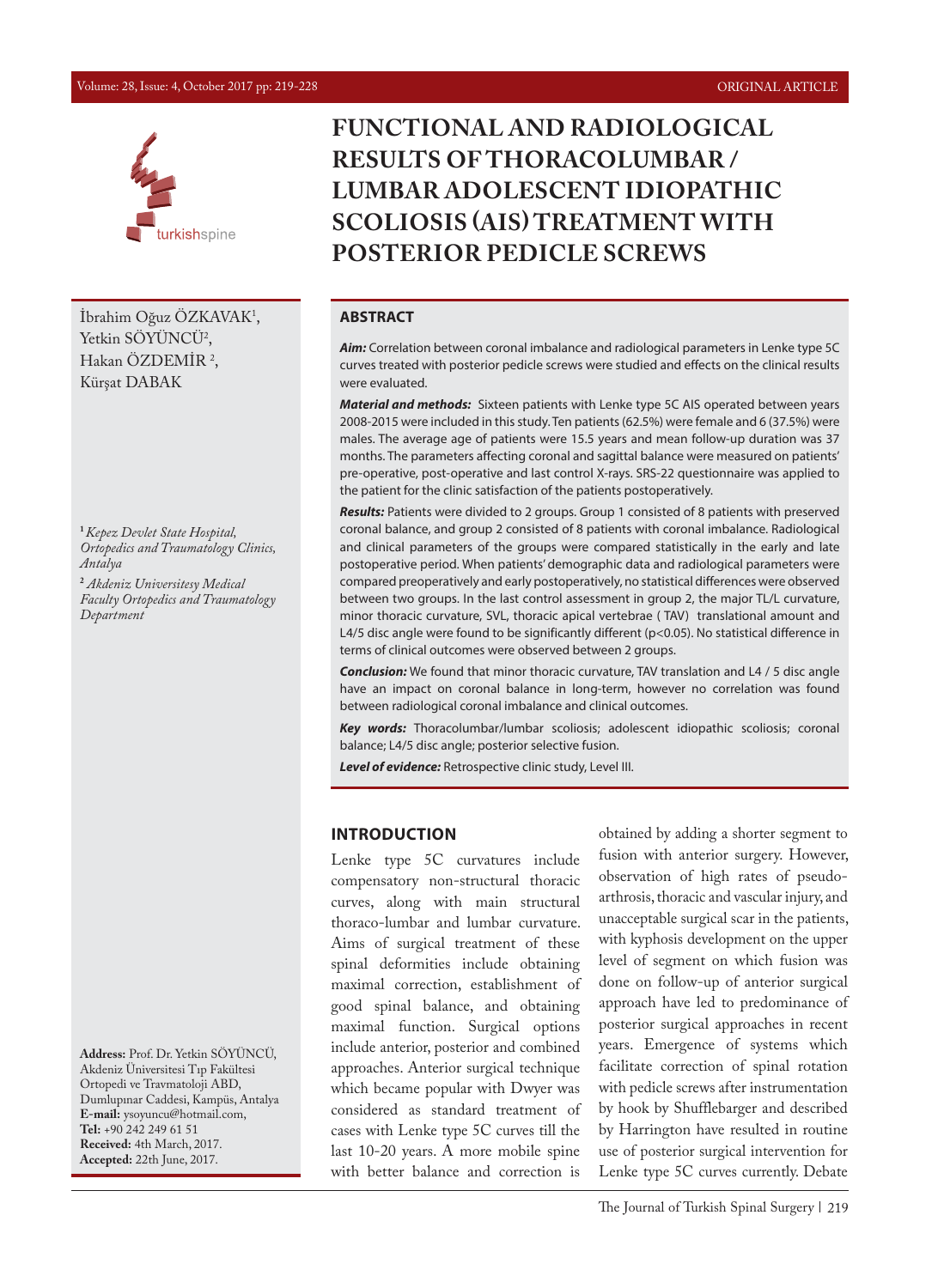continue on determination of proximal and distal instrumentation levels aiming to prevent decompensation that may occur after correction of this type of curvatures from posterior.

We aimed to investigate the correlation between radiologic parameters and coronal balance disorders that develop during follow-up of Lenke type 5C curves which we had treated by correcting with posterior pedicle screws and fusion and its impact on clinical outcomes.

# **MATERIAL AND METHODS**

A total of 16 patients with Lenke type 5C curves who were operated at Akdeniz University Medical School, Clinic of Orthopedics and Traumatology between 2008-2015, and whose medical records could be obtained were included in this study. Inclusion criteria included patients between 11-21 years old, deformities with Cobb's angle between 30-60 degrees, in whom single-step correction with double rod was performed from posterior, who were followed-up for at least 5 months, whose x-rays were taken pre-operatively, at the early post-operative period (week 1) and at follow-up, who had SRS-22 record forms for early post-operative (month 1) and last control examination. Exclusion criteria were as follows: a history of past spinal surgery, deformities with Cobb's angle higher than 60°, patients younger than 10 years of age, Risser stage 0 patients, those with spinal instrumentation extended beyond T3-4-5 levels, and those with lumbar or thoraco-lumbar kyphosis.

PA and lateral scoliosis x-rays were obtained in all patients who would undergo surgery. Bending radiographs were taken between the years 2008-2010, and traction radiographies under general anesthesia were obtained after 2010, in order to evaluate the flexibility of curvature and determine the instrumentation level. Turkish version of SRS-22 questionnaire form was used in evaluation of functional status of all patients. Control x-rays at early post-operative period were obtained on the mean 3rd day, as standing PA and lateral scoliosis x-rays. Post-operative controls were done on the day 15, day 45 , month 3, month 6, month 9, month 12 and month 18, and yearly afterwards. Radiologic parameters were determined according to Spinal Deformity Group Guidelines and manually measured (**1)**. Angles of major and minor curvatures were measured with Cobb method, with Risser stages, vertebral rotations according to Nash-Moe, Global Coronal Balance), Regional Coronal Balance , truncal shift, vertebral translation , upper instrumental vertebral tilt (UIV) and disc angle, lower (L-3 or L-4) instrumental vertebral (LIV) tilt and disc angles, while Thoracic Kyphosis ( TK ), Lumbar lordosis ( LL ), SVL, proximal junction kyphosis( PJK ) were measured from lateral x-rays. Global Coronal Balance was determined by measurement of the distance between CSVL and C7 vertebral midline in millimeters. The upper limit of this value was accepted as 20 mm in some studies, while in our study a displacement of 15 mm from the midline was considered coronal imbalance (**2)**. Regional Coronal Balance is the measurement of the distance in millimeters between L3, L4 and apical vertebral center and CSVL. Lumbar Coronal Balance was determined as the distance between CSVL and midline of lower instrumental vertebrae. Truncal shift is the distance between CSVL line and the midline of lateral margins of ribs in the mid-thoracic region in millimeters. Apical vertebra translation was evaluated by measuring the distance of C7 plumb line and thoracic and lumbar apical vertebrae (TAV, LAV). LIV tilt was defined as the angle between inferior end-plate of the lower instrumented spine and horizontal line. UIV tilt was defined as the angle between upper end-plate of upper instrumented spine and horizontal line. LIV-Disc Angle was defined as the angle between LIV inferior end plate and upper end-plate of the lower level spine. UIV-Disc angle was measured as the angle between UIV upper endplate and adjacent upper vertebra lower end-plate. The angle between upper end-plate of T5 vertebrae and lower end-plate of T12 vertebrae was measured for thoracic kyphosis, and the angle between upper end-plate of L1 vertebrae and lower endplate of L5 vertebrae for lumbar lordosis was measured by Cobb's method (**3)**.

The angle between lower end-plate of upper instrumented vertebra and upper end-plate of the vertebra 2 levels above was measured post-operatively, and it was considered proximal junction kyphosis (PJK) if it is above 10° and there is an increase more than 10° in comparison with pre-operative values <sup>(4)</sup>. Fusion criteria in x-rays of patients at post-operative controls included absence of clinical complaints, absence of segmental movement, presence of radiologic fusion findings and absence of implant insufficiency or absence of radioluscent line around the implant. SRS-22 forms were filled at all control examinations and recorded. Functional outcomes of patients were evaluated by means of data obtained at last evaluation. questions in SRS -22 forms were separated into four groups and were evaluated based on mean values.

### *Surgical Method*

All patients were administered prophylactic cefazoline sodium IV 1 hour before the surgery. Antibiotic prophylaxis was continued till the 3rd post-operative day. All patients were operated under general anesthesia. After invasive monitorization and placement of urinary catheter, traction x-rays were taken manually under general anesthesia.. Before the patients were put in the prone position, silicon supports were placed, leaving the mid portions empty, in order to prevent the abdomen and thorax being exposed to pressure and to prevent development of fat necrosis in the breasts.

Regions adjacent to the bone such as elbow and patella were supported with cotton. Surgical incision was done in the midline, and posterior elements were reached with help of cautery subperiostally till the transverse processes. The capsule of facet joints, and all soft tissues including interspinous and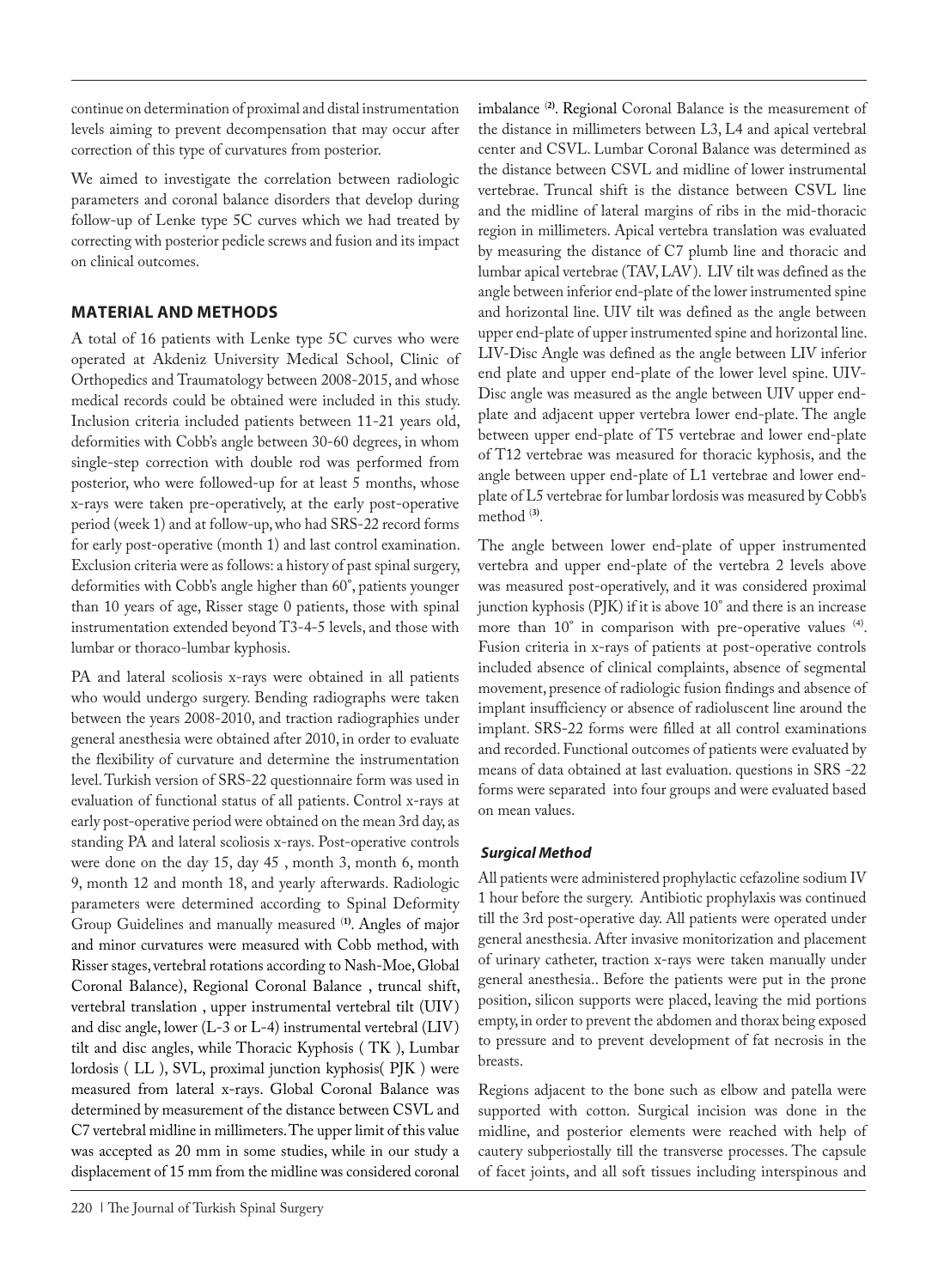supraspinous ligaments were exposed. Capsule and soft tissues surrounding facet joint were cleaned with cautery and rongeur. The next step was excision of facet joints that would be included in the fusion area.

Osteotome was used in case when needed, in order to excise superior joint process of the inferior vertebra at all levels. Leksell ronguer was used to clean all joint cartilage before excision of joint processes.

Ligamentum flavum was excised at the next step with Kerrison ronguer and, polyaxial segmental pedicle screws ( Johnsons&Johnsons and Medtronic) were inserted between proximal and distal end vertebrae and at every level that insertion was possible with free-hand technique.

Pedicle orientation was verified under fluoroscopy control when necessary. After placement of pedicle screws were controlled, next step of the intervention was placement of rod. Titanium rod of 5.5 mm with lordotic shape was placed at the convex side of curvature to obtain lordosis and correct the coronal deformity. Fixation of this rod on the most distal instrumented vertebra first facilitated rod placement. Placement of convex rod was completed with Cantilever maneuver. Concave rod was given less lordosis than the first rod. Less lordosis of this concave rod enabled de-rotation as a block as the rod was being pulled by screws on the concave side. This rod was fixated to the most proximal and distal screws preferentially. After that, middle portion of deformed curve was pulled towards the posterior rod. After placement of two rods, direct vertebral rotation was done. In order to obtain optimal balance, lower instrumented vertebra was tried to be put parallel to sacrum, and rotation was tried to be lowered to 0-1 level with compression and distraction maneuvers, and intra-operative control x-rays and fluoroscopic images were evaluated for this aim. When necessary, these maneuvers were repeated. Cross-link was not used routinely.

Decortication was done till the tips of transverse processes, in addition to facet excision for posterior arthrodesis. Afterwards, autogenous and allogeneic bone grafts were used. Neuromonitorization was used in 7 patients during surgery, while wake-up test was used in all other patients. After correction and arthrodesis procedure, subfascial hemovac drains were placed and structures were closed in accordance with the procedure. After the intervention was completed, x-rays were taken at supine position at the operating room and the patients were taken to the intensive care unit. After the operation, remaining part of the 48 hours extended prophlactic antibiotherapy (Cefazoline Na IV 3x1 g) was continued. When the patients recovered at the intensive care unit, neurological examination was done. As the patients were taken to the ordinary ward from the intensive care unit, urinary catheters were removed. On the post-operative 2nd day, drains were pulled and all patients were mobilized. No corset or casts were used in any patients. Sedentary activities were permitted as tolerated and most sports activities were permitted

after 3-6 months from surgery. Post-operative standing PA and lateral control x-rays were taken in all patients. The patients were discharged after a mean 6 days, and sutures were removed on the day 15 . The patients were followed-up on week 6,month 3, 6, 12 and 18 , and yearly afterwards with standing PA and lateral x-rays.

Early superficial or deep wound site infections, opening of incision, atelectasis or other pulmonary complications were not seen. Implant failure, late infections were not seen in the long term. Proximal junctional kyphosis was seen in 3 patients but they did not require treatment.

### **RESULTS**

Among 16 patients included in this study, 10 were females (62,5%) and 6 (37,5%) were males. Their age varied between 11 – 21 years, a mean of 15,5 years at surgery. The duration of follow-up was between 5 - 95 months (Mean 37 months). Risser staging at time of surgery was as follows: 1 patient at stage 1, 1 patient at stage 2, 2 patients at stage 3, 10 patients at stage 4 and 2 patients at stage 5.

Instrumentation and fusion was applied to mean 6 levels (between 3-7). Two opposing pedicle screws were placed at every level in 12 patients, while one instead of two screws due to pedicle conformity problems at one level in four patients.

Early post-operative phase and last control SRS-22 questionnaire forms were evaluated in all patients. Clinical satisfaction scores were between 3,36 and 4,91 in the early post-operative period (mean 3,94). Clinical satisfaction scores at last control was between 3,05 and 5 (mean 4,12).

The pre-operative TL/L Cobb Angle was between 23º - 45º (mean 36º). It was between 2º - 16º at the early post-operative period (mean 7º) and correction was measured as 81%. It was between 1º - 14º at the last control (mean 7º) and the correction was 81%. Pre-operative Thoracic cobb Angle was between 6º - 28º (mean 15º). Thoracic Curve was between 1º- 18º at the postoperative early period (mean 8º) and spontaneous correction was 47%. It was between  $1^{\circ}$  - 35 $^{\circ}$  at the last control (mean 7 $^{\circ}$ ) and correction was 53%.

Preoperative vertebral rotation that was measured with Nash – Moe method was stage 3 in 2 patients, and stage two in 14 patients. In the early post-operative and last control, it was stage 2 in only 1 patient, and stage 1 in 15 patients. Tilt angles of L3 and L4 vertebra were measured in all patients. Pre-operative L3 tilt was between 9º - 29º (mean 20º). It was between 1º - 8º in the early post-operative period (mean 5º). In the last control, it was between 1º - 10º (mean 4º). L4 tilt angle was between  $9^{\circ}$  - 26 $^{\circ}$  (mean 18 $^{\circ}$ ). It was between  $2^{\circ}$  - 11 $^{\circ}$  in the early postoperative period (mean 6º). In the last control, it was between 2º - 9º (mean 5º).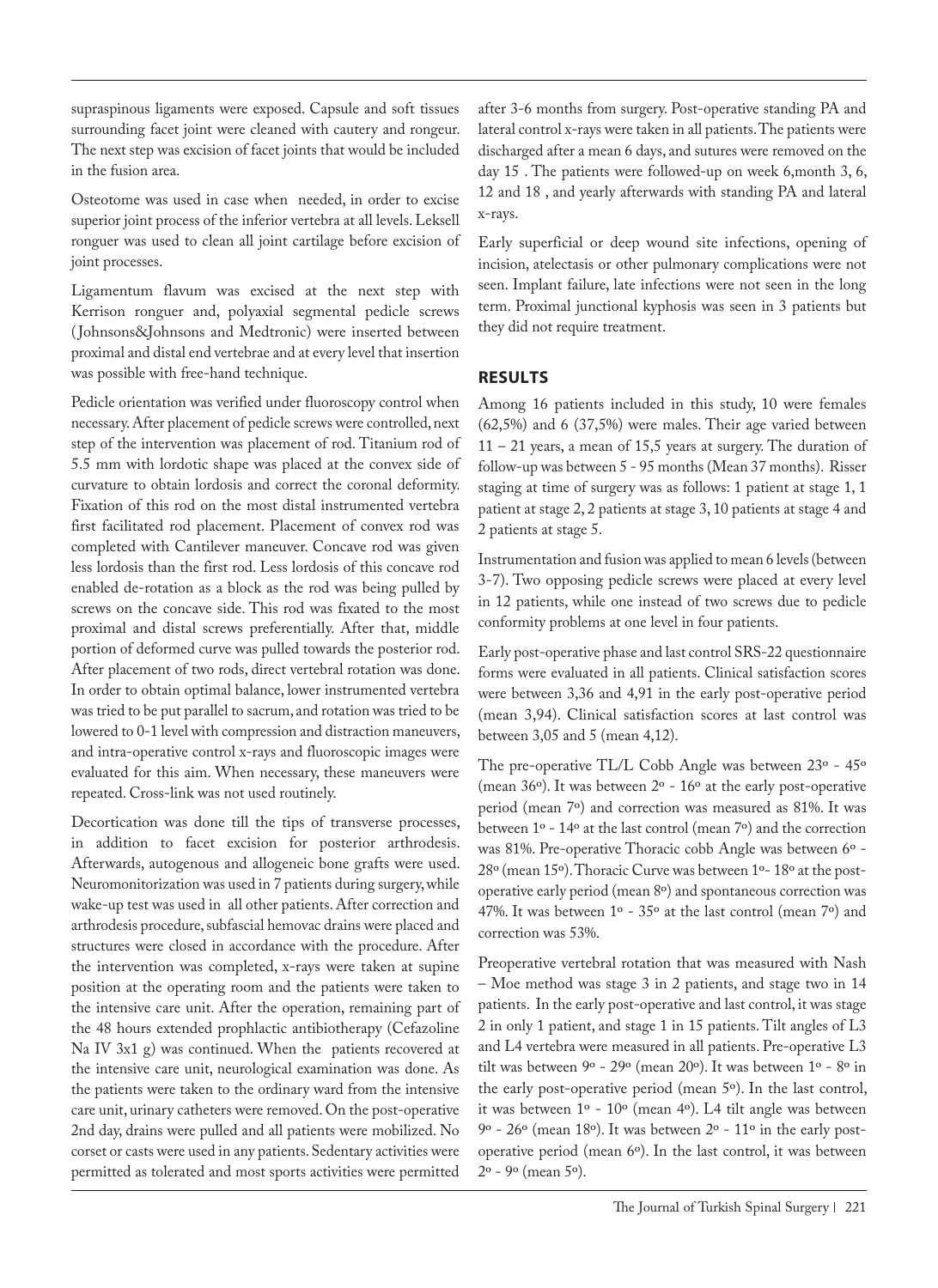The pre-operative thoracic kyphosis angle was between 6° - 38° (mean 28º). In the post-operative early period, it was between 12º - 48º (mean 26º). At the last control, it was between 15º - 51º (mean 32º). The pre-operative lumbar lordosis angle was between 7º - 60º (mean 38º). In the post-operative early period, it was between 20º - 61º (mean 41º). At the last control, it was between 22º - 68º (mean 45º). The pre-operative truncal shift amount was between 3 mm - 38 mm (mean 14 mm). Postoperative early period values were between 1 mm - 33 mm (mean 11 mm). At the last control, these were between 1 mm - 25 mm (mean 8 mm). PJK development was observed in 3 patients during follow-up, but these did not require treatment as they did not cause any complaints.

The patients were evaluated in terms of coronal balance.. Patients with a distance longer than 15 mm were considered to have coronal imbalance, which was present in 8 of 16. The patients were classified in two groups according to coronal balance (CB). Group 1 included patients with good coronal balance and Group 2 included patients with coronal imbalance, both groups consisting of 8 patients **( Figure-1 and 2 ).**

In the comparison of Group 1 patients and Group 2 patients, measurement values were calculated as means and standard deviations in statistical methodology. Mann Whitney U test was used in order to detect whether measurement times differed between groups or not. Friedman test was used in the investigation of differences in measurement times of the patient groups. Bonferroni dual comparison test was used to detect different measurement times (post hoc test). Values of <0,05 were considered as statistically significant. The analysis were done with SPSS 22.0 software.

 The pre-operative TL/L curve, minor thoracic curve, apical rotation, TAV translation, coronal balance, lumbar coronal balance, truncal shift, thoracic kyphosis, PJK, lumbar lordosis, SVL, LAV translation, age at surgery, UIV tilt, L3 vertebra tilt, L3/4 Disc Angle, L4 vertebra tilt, L4/5 Disc Angle, LEV level and CSVL level at Lumbar vertebra measurements were similar in patients in Group 1 and Group 2, without statistically significant differences (p>0,05) **(Table-1).**

Mann. Whitney U test was used in investigation of differences between groups in terms of early post-operative measurements and the results are presented in Table-2. Coronal balance and truncal shift measurements were different in Groups in early post-operative measurements (Mann U *z*=-3,82,-3,35, p<0,05) **(Table-2).**



**Figure-1.** Male case aged 21 years from Group 1 patients. PA and lateral control x-rays in the pre-operative, early postoperative period and at month 27. Coronal balance is seen to be preserved at the early phase and at the last control.



**Figure-2.** Female patient aged 14 years from Group 2. PA and lateral x-rays in the pre-operative and early post-operative period and at the month 14 control.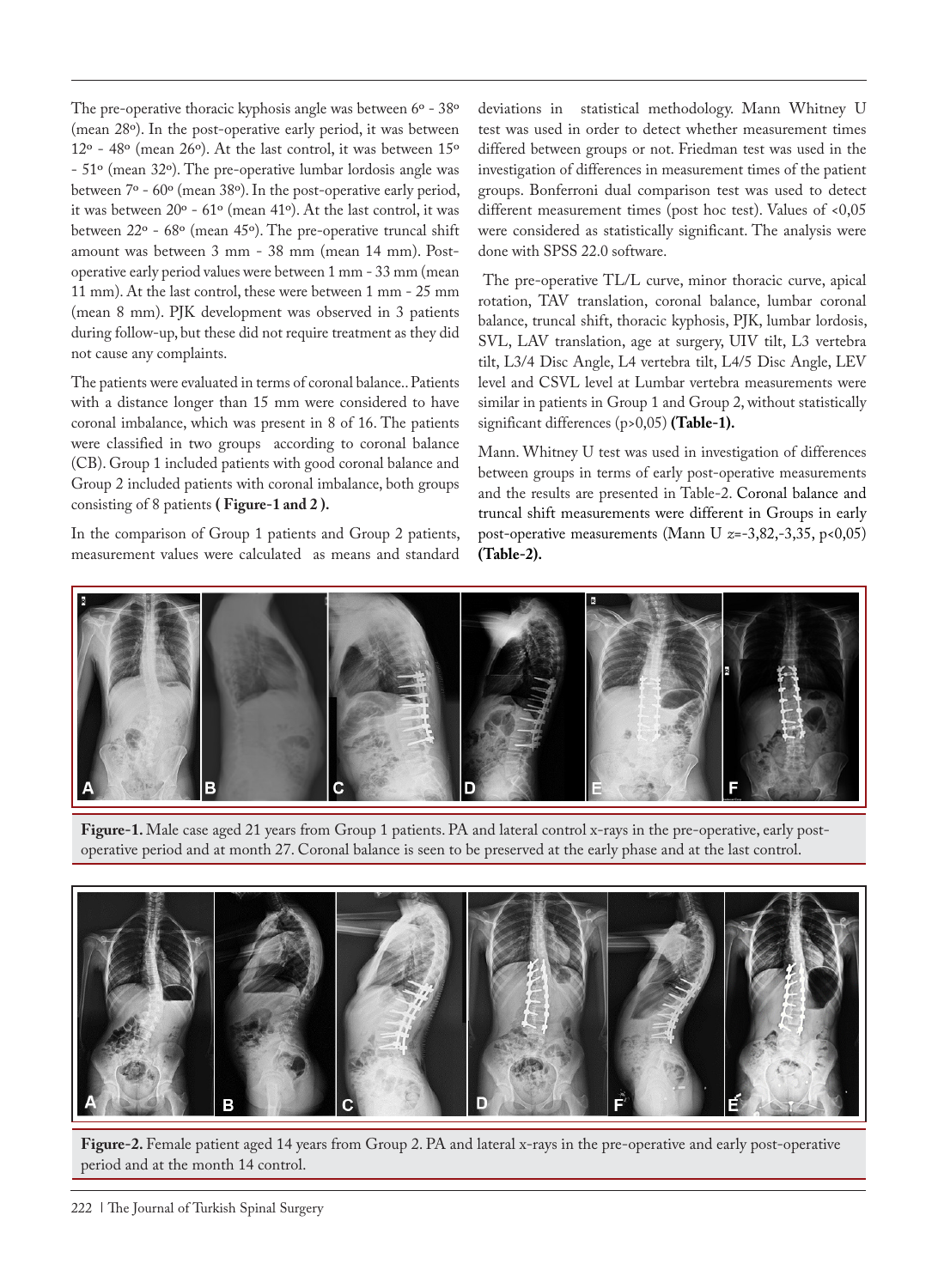Mann. Whitney U test was used in investigation of differences in last control measurements according to groups and the results are presented in Table 3. Differences were found between last control measurements of patients in Group 1 and Group 2 in terms of major TL/L Curve, minor thoracic curve, SVA, TAV translation amount, and L4 disc angle. The cause of differences was found to be higher values of major TL Curve, minor thoracic curve, SVA, TAV Translation, L4 disc angle measurements of patients in Group 2 in comparison to Group 1 (Mann U *z*=-2,86,-4,61, 2,60 2,84,-3,14,p<0,05) **(Table-3).**

| Measurement                    | Group        | N      | Mean   | s.ds  | Mann Uz | $\mathbf{P}$ |
|--------------------------------|--------------|--------|--------|-------|---------|--------------|
| Major TL/L Curve               | Group1       | 8      | 34,88  | 6,33  |         |              |
| Group 2                        | $\mathbf{g}$ | 36,50  | 4,60   |       | $-0,59$ | 0,57         |
| Minor Thoracic Curve           | Group1       | 8      | 13,25  | 5,63  |         |              |
| Group 2                        | 8            | 16,88  | 8,10   |       | $-1,04$ | 0,32         |
| Apical Rotation (Nash-Moe)     | Group1       | 8      | 2,25   | 0,46  |         | 0,15         |
| Group 2                        | 8            | 2,00   | 0,00   |       | 1,53    |              |
| Thoracic Apical Vertebra (TAV) | Group1       | 8      | 14,75  | 7,59  |         |              |
| Translation<br>Group 2         | 8            | 21,50  | 4,44   |       | $-2,17$ | 0,05         |
| Coronal Balance                | Group1       | 8      | 14,13  | 12,47 |         |              |
| Group 2                        | 8            | 24,13  | 10,51  |       | $-1,73$ | 0,10         |
| Lumbar Coronal Balance         | Group1       | 8      | 43,63  | 20,49 |         |              |
| Group 2                        | 8            | 43,38  | 19,06  |       | 0,03    | 0,98         |
| <b>Truncal Shift</b>           | Group1       | 8      | 12,75  | 10,90 |         | 0,78         |
| Group 2                        | 8            | 14,38  | 11,46  |       | $-0,29$ |              |
| Thoracic Kyphosis              | Group1       | 8      | 28,13  | 7,99  |         | 0,39         |
| Group 2                        | 8            | 24,00  | 10,56  |       | 0,88    |              |
| PJK                            | Group1       | 8      | 10,00  | 5,04  |         | 0,92         |
| Group 2                        | 8            | 10,25  | 4,74   |       | $-0,10$ |              |
| Lumbar Lordosis                | Group1       | 8      | 37,88  | 16,06 |         | 0,83         |
| Group 2                        | 8            | 39,50  | 14,42  |       | $-0,21$ |              |
| <b>SVA</b>                     | Group1       | 8      | 10,38  | 23,63 |         |              |
| Group 2                        | 8            | 51,25  | 70,42  |       | $-1,56$ | 0,14         |
| Lumbar Apical Vertebra (LAV)   | Group1       | 8      | 30,75  | 10,44 |         | 0,36         |
| Translation<br>Group 2         | 8            | 25,13  | 13,10  |       | 0,95    |              |
| Age at surgery (Months)        | Group1       | 8      | 199,38 | 32,52 |         | 0,09         |
| Group 2                        | 8            | 175,00 | 20,59  |       | 1,79    |              |
| <b>UIV</b> Tilt Angle          | Group1       | 8      | 8,88   | 3,27  |         |              |
| Group 2                        | 8            | 8,50   | 4,63   |       | 0,19    | 0,85         |
| <b>UIV</b> Disc Angle          | Group1       | 8      | 4,00   | 2,39  |         | 0,25         |
| Group 2                        | 8            | 2,75   | 1,75   |       | 1,19    |              |
| L3 Tilt Angle                  | Group1       | $8\,$  | 19,63  | 6,50  |         | 0,93         |
| Group 2                        | $8\,$        | 19,38  | 5,21   |       | 0,08    |              |
| L3 Disc Angle                  | Group1       | 8      | 3,38   | 2,39  |         | 0,21         |
| Group 2                        | 8            | 5,75   | 4,46   |       | $-1,33$ |              |
| L4 Tilt Angle                  | Group1       | 8      | 20,38  | 3,16  |         | 0,05         |
| Group 2                        | 8            | 16,25  | 4,30   |       | 2,19    |              |
| L4 Disc Angle                  | Group1       | $8\,$  | 9,38   | 3,66  |         | 0,06         |
| Group 2                        | 8            | 5,13   | 2,90   |       | 2,02    |              |
| CSVL Lumbar Level              | Group1       | 8      | 4,63   | 0,52  |         | 0,35         |
| Group 2                        | 8            | 4,38   | 0,52   |       | 0,97    |              |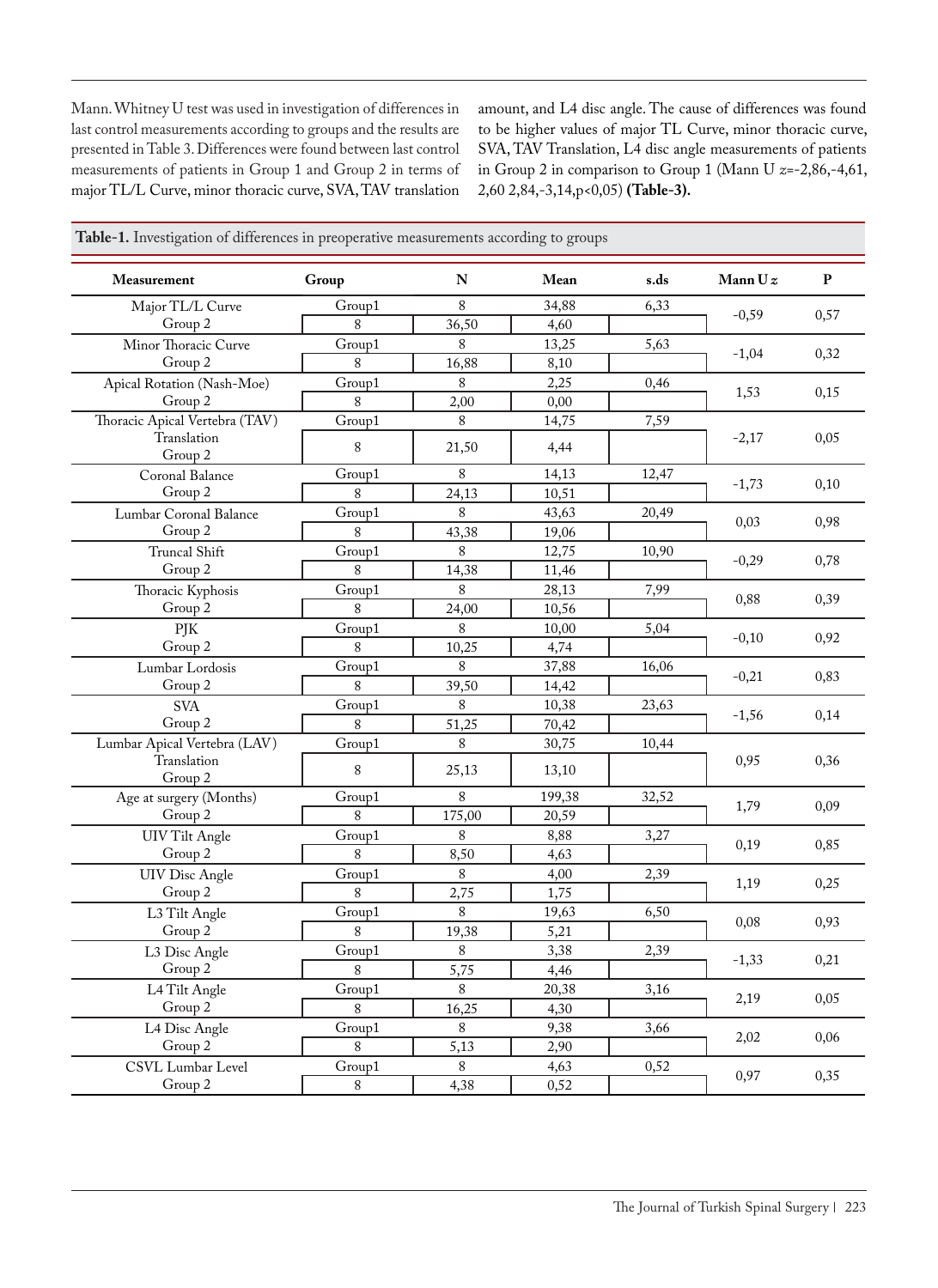| Measurement            | Group   | $\mathbf n$ | Mean     | S.D    | Mann. Uz | $\, {\bf p}$ |
|------------------------|---------|-------------|----------|--------|----------|--------------|
|                        | Group1  | 8           | 7,25     | 5,65   |          | 0,96         |
| Major TL/L Curve       | Group 2 | 8           | 7,38     | 5,37   | $-0,05$  |              |
| Minor Thoracic Curve   | Group1  | 8           | 7,25     | 4,80   |          | 0,50         |
|                        | Group 2 | 8           | 9,13     | 5,96   | $-0,69$  |              |
|                        | Group1  | 8           | 1,13     | 0,35   | 1,00     |              |
| Apical Rotation        | Group 2 | 8           | 1,00     | 0,00   |          | 0,33         |
| TAV Translation        | Group1  | 8           | 15,63    | 5,66   |          |              |
|                        | Group 2 | 8           | 24,25    | 9,66   | $-2,04$  | 0,05         |
|                        | Group1  | 8           | 24,88    | 13,54  |          |              |
| Lumbar Coronal Balance | Group 2 | 8           | 33,13    | 9,76   | $-1,40$  | 0,18         |
|                        | Group1  | 8           | 3,63     | 2,00   |          |              |
| <b>Truncal Shift</b>   | Group 2 | 8           | 19,13    | 12,94  | $-3,35$  | $0,01*$      |
|                        | Group1  | 8           | 23,13    | 4,12   |          | 0,24         |
| Thoracic Kyphosis      | Group 2 | 8           | 28,63    | 12,06  | $-1,22$  |              |
|                        | Group1  | 8           | 10,13    | 4,91   |          | 0,80         |
| PJK                    | Group 2 | 8           | 11,00    | 8,23   | $-0,26$  |              |
|                        | Group1  | 8           | 99,13    | 180,95 | 0,85     | 0,41         |
| Lumbar Lordosis        | Group 2 | 8           | 44,63    | 9,18   |          |              |
|                        | Group1  | 8           | $-34,50$ | 40,31  | $-2,16$  | 0,06         |
| SVA                    | Group 2 | 8           | 17,38    | 28,72  |          |              |
| LAV Translation        | Group1  | 8           | 27,13    | 8,32   |          | 0,28         |
|                        | Group 2 | 8           | 33,13    | 12,64  | $-1,12$  |              |
| <b>SRS-22</b>          | Group1  | $8\,$       | 3,89     | 0,37   |          | 0,60         |
|                        | Group 2 | 8           | 3,99     | 0,43   | $-0,53$  |              |
|                        | Group1  | 8           | 3,38     | 1,51   |          | 0,44         |
| UIV Tilt               | Group 2 | $8\,$       | 3,63     | 1,19   | 0,79     |              |
|                        | Group1  | $8\,$       | 2,25     | 0,89   |          | 0,27         |
| UIV Disc               | Group 2 | $8\,$       | 2,00     | 1,31   | $-1,14$  |              |
|                        | Group1  | $8\,$       | 5,00     | 2,45   |          | 0,39         |
| L3 Tilt                | Group 2 | $8\,$       | 4,13     | 1,96   | $-0,89$  |              |
|                        | Group1  | $8\,$       | 2,13     | 0,64   |          | 0,07         |
| L3 Disc                | Group 2 | $8\,$       | 3,25     | 2,71   | $-1,99$  |              |
|                        | Group1  | $8\,$       | 5,25     | 2,71   |          | 0,56         |
| $\rm L4\,Tilt$         | Group 2 | $8\,$       | 6,63     | 3,42   | 0,59     |              |
|                        | Group1  | $8\,$       | 1,75     | 0,89   |          | 0,49         |
| $\rm L4~Disc$          | Group 2 | $8\,$       | 3,38     | 2,13   | $-0,71$  |              |
|                        | Group1  | $8\,$       | 3,00     | 0,00   |          | 0,06         |
| LEV Lumbar Level       | Group 2 | 8           | 3,38     | 0,52   | $-2,05$  |              |

224 | The Journal of Turkish Spinal Surgery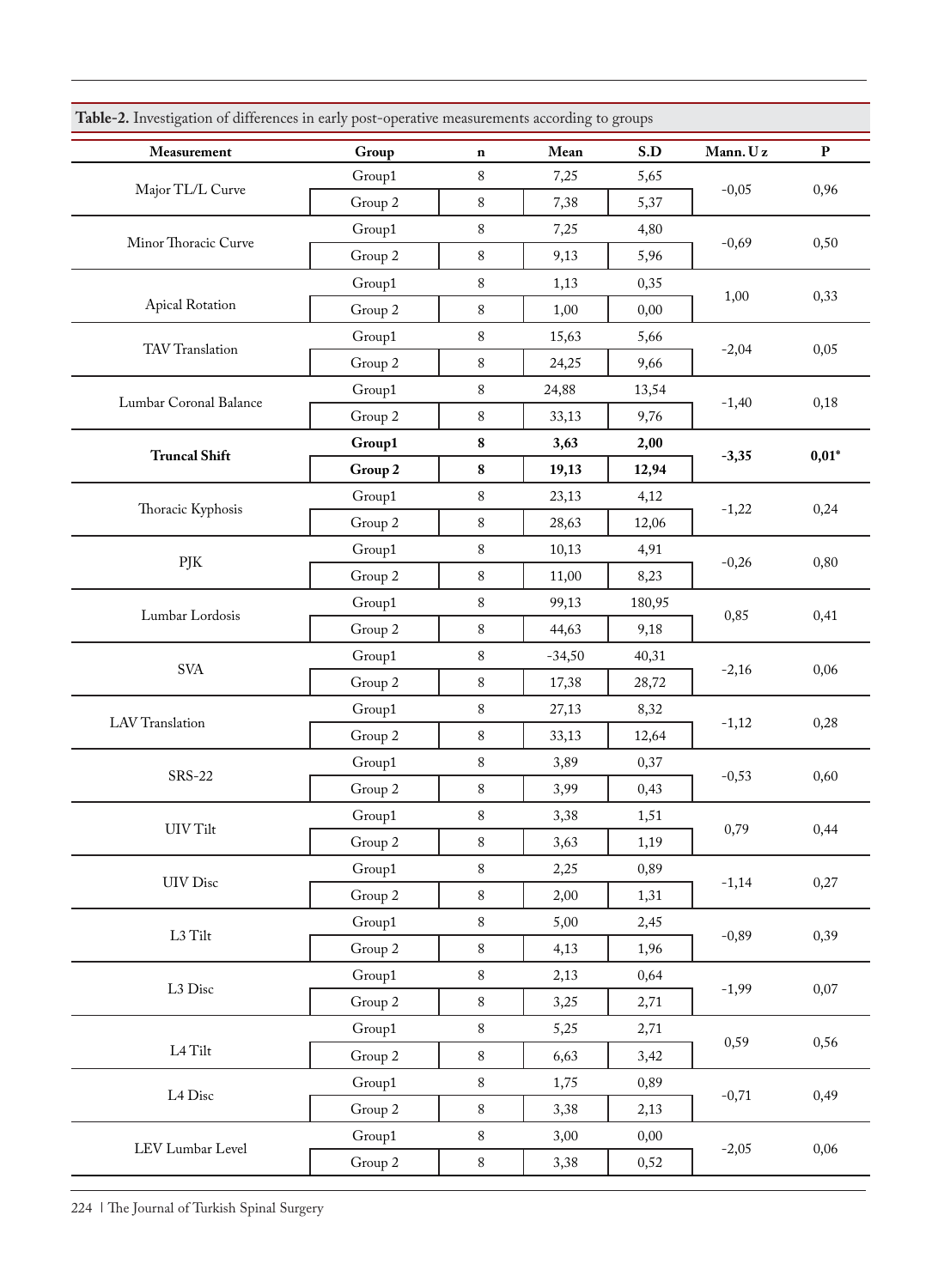| Measurement                 | Group                   | $\bf n$   | Mean     | s.d   | Mann Uz | ${\bf P}$ |
|-----------------------------|-------------------------|-----------|----------|-------|---------|-----------|
|                             | Group1                  | 8         | 6,13     | 0,85  |         |           |
| Major TL Curve              | Group 2                 | ${\bf 8}$ | 7,25     | 0,76  | $-2,86$ | $0,01*$   |
|                             | Group1                  | 8         | 5,63     | 5,37  |         | $0,01*$   |
| <b>Minor Thoracic Curve</b> | Group 2                 | ${\bf 8}$ | 8,75     | 11,31 | $-4,61$ |           |
|                             | Group1                  | 8         | 1,13     | 0,35  |         | 0,13      |
| Apical Rotation             | Group 2                 | $\,8$     | 1,00     | 0,00  | $-1,62$ |           |
|                             | Group1                  | ${\bf 8}$ | 15,13    | 6,85  |         | $0,02*$   |
| <b>TAV Translation</b>      | Group 2                 | ${\bf 8}$ | 32,25    | 15,50 | $-2,60$ |           |
|                             | Group1                  | 8         | 27,50    | 14,13 |         | 0,51      |
| Lumbar Coronal Balance      | Group 2                 | 8         | 36,13    | 5,17  | $-0,67$ |           |
|                             | Group1                  | 8         | 4,50     | 2,56  |         | 0,17      |
| Truncal Shift               | Group 2                 | 8         | 12,25    | 8,03  | $-1,43$ |           |
|                             | Group1                  | $8\,$     | 31,63    | 10,06 | $-0,42$ | 0,70      |
| Thoracic Kyphosis           | Group 2                 | $\,8$     | 33,13    | 11,43 |         |           |
|                             | Group1                  | 8         | 13,88    | 7,49  | $-1,66$ | 0,12      |
| PJK                         | Group 2                 | $\,8$     | 17,13    | 11,43 |         |           |
|                             | Group1                  | 8         | 41,38    | 10,13 | $-1,61$ | 0,13      |
| Lumbar Lordosis             | Group 2                 | $\,8$     | 49,25    | 11,78 |         |           |
| <b>SVA</b>                  | Group1                  | ${\bf 8}$ | $-46,60$ | 30,69 | $-2,84$ | $0,01*$   |
|                             | Group 2                 | ${\bf 8}$ | $-36,00$ | 29,70 |         |           |
| LAV Translation             | Group1                  | 8         | 25,63    | 11,15 |         | 0,98      |
|                             | Group 2                 | $\,8$     | 34,13    | 9,23  | 0,03    |           |
|                             | $\operatorname{Group1}$ | 8         | 4,12     | 0,40  |         | 0,58      |
| <b>SRS-22</b>               | Group 2                 | 8         | 4,11     | 0,55  | 0,56    |           |
| $\rm{UIV}\,Tilt$            | Group1                  | 8         | 3,38     | 1,77  | $-1,65$ | 0,12      |
|                             | Group 2                 | $8\,$     | 3,50     | 2,45  |         |           |
| UIV Disc                    | Group1                  | $8\,$     | 2,25     | 0,89  | 0,55    | 0,59      |
|                             | Group 2                 | 8         | 2,13     | 1,55  |         |           |
| $\rm L3$ Tilt               | Group1                  | $8\,$     | 4,88     | 2,85  | 0,20    | 0,85      |
|                             | Group 2                 | 8         | 4,00     | 3,34  |         |           |
| $\rm L3~Disc$               | Group1                  | 8         | 2,63     | 2,00  | 0,56    | 0,58      |
|                             | Group 2                 | $\,8\,$   | 4,00     | 3,78  |         |           |
| $\rm L4\,Tilt$              | Group1                  | 8         | 4,00     | 1,85  | $-0,91$ | 0,38      |
|                             | Group 2                 | $8\,$     | 6,88     | 1,81  |         |           |
| L4 Disc                     | Group1                  | ${\bf 8}$ | 2,13     | 1,36  | $-3,14$ | $0,01*$   |
|                             | Group 2                 | ${\bf 8}$ | 3,50     | 1,93  |         |           |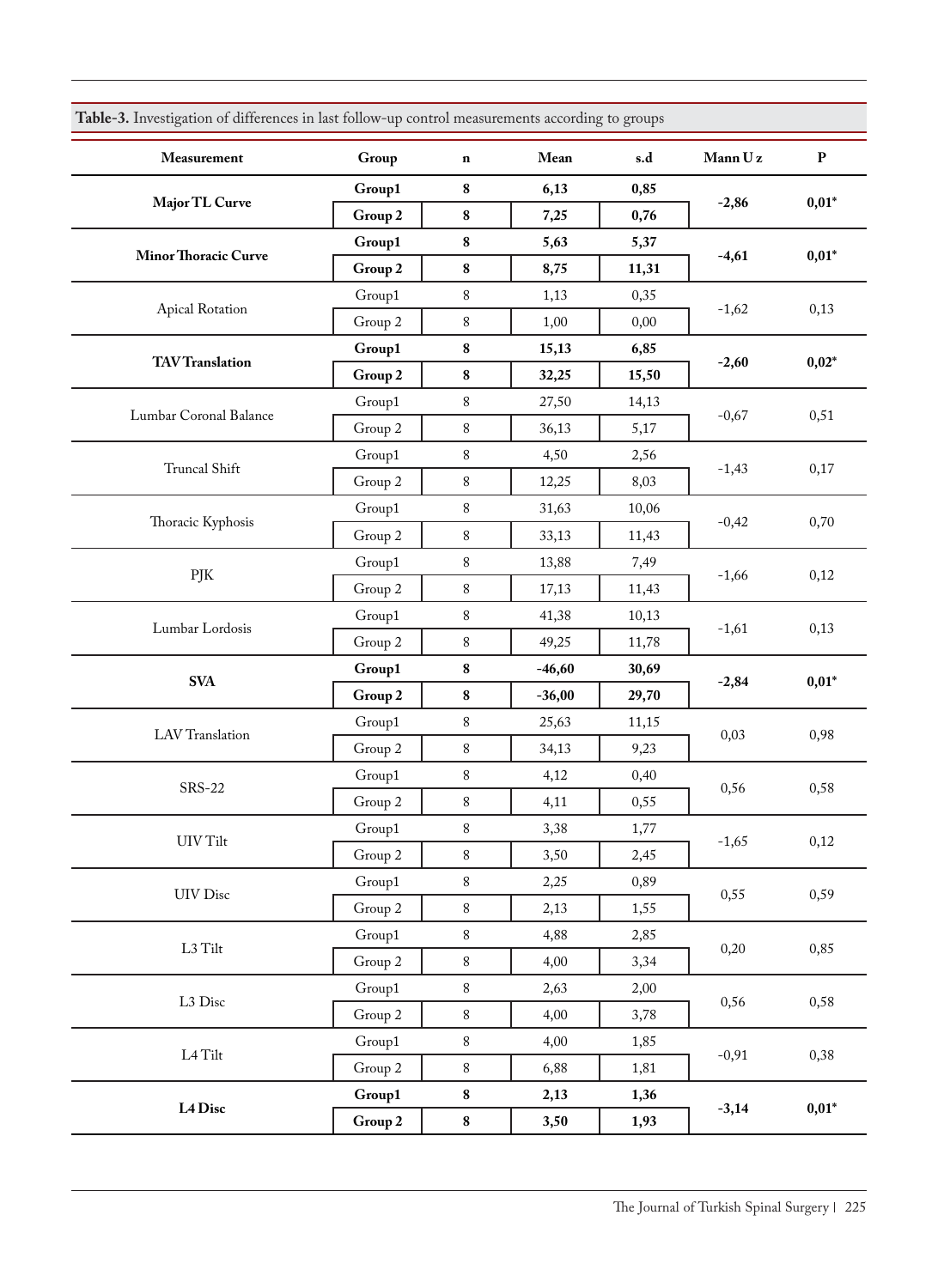## **DISCUSSION**

Our aim in Lenke type 5C curves is to obtain a more mobile spine with coronal and sagittal balance, by fusion of smaller number of segments. Thus, selective posterior spinal fusion applications are becoming more popular.

Okada et al have divided 29 patients with Lenke type 5C curves on whom they had performed selective posterior fusion in two groups retrospectively. In 10 patients, UIV was left at UEV level, and it was left one level below in 19 patients. In follow-up, significant differences were found in Cobb angle of major curve, correction rate of curvature, operation duration and blood loss, while SRS-22 scores, Coronal and sagittal balances were similar. The authors have concluded that an approach one segment shorter may be an alternative treatment to classic approach in which UEV level is the UIV level, while they admit limitations of their study as small sample size, short follow-up duration and its retrospective nature **<sup>5</sup>** . In our study, UIV level was UEV in 13 patient's, and UEV was 1 level lower in 3 patients. These 3 patients were from Group 1, with normal coronal balance; thus, we believe that there is no significant relationship between coronal imbalance and UIV level.

When the medical literature is examined, LIV level was more extensively investigated than UIV level on coronal balance in Lenke type 5C curvatures. Li et al have retrospectively examined 27 patients with Lenke type 5C curvature on whom they had performed surgery. A difference of 15 mm was considered significant for coronal imbalance and coronal imbalance was found in 4 patients during 2 years of follow-up. LIV level was L3 in 18 patients, L4 in 8 patients, and L5 in one patient. They have found pre-operative coronal imbalance, pre-operative LIV tilt and post-operative LIV tilt to be effective on post-operative coronal imbalance. If the pre-operative LIV tilt is 25° or more or if it does not fall below 8° post-operatively, these patients may have coronal imbalance**<sup>2</sup>** . We considered 15 mm as threshold for coronal imbalance. Pre-operative TAV translation and coronal balance measurements were higher in Group 2 in comparison with Group 1, but including these parameters, there were no significant pre-operative differences.

In a study by Wang et al in patients with Lenke type 5C curvatures for LIV selection, there were important results and suggestions. But the fact that 10 of the 30 patients in this study were treated with anterior spinal fusion is an important limitation. 20 mm was considered threshold for coronal imbalance and coronal imbalance was found in 4 patients in 2 years of followup. Pre-operative LIV and CSVL distance and LIV +1 vertebra tilt, lumbar Cobb angle, lumbar AV-CSVL distance during 2 years of follow-up were significantly effective in general and on thoracic balance. Additionally, pre-operative LIV level selection was shown to be significantly effective on correction and balance in 2 years of follow-up **<sup>6</sup>** . They did not find significant increases in major TL/L curvatures in 2 years of follow-up of Lenke 5C curvatures, which is in concordance with our study.

LIV tilt was found to be the most important factor for coronal balance in the study by Li et al, while LIV vertebral tilt higher than 25° and LIV translation over 28 mm were found to be significantly effective on coronal balance in the study by Wang et al **2,6**.

In our study, LIV level was 1 level above LEV level in 2 patients, LIV level was at LEV level in 12 patients and LIV level was 1 level below LEV level in 2 patients. When the LIV tilt angles of our patients were compared with the literature, they were found to be similar **(Table-4).** Significant differences were found between pre-operative measurement and early post-operative measurement or last control measurements, while measurements at early post-operative period and last control measurement were similar. We couldn't confirm significance of 25° as a criteria for pre-operative LIV tilt angle in our study. When we examined the last control results of 4 patients with LIV tilt angle higher than 25°, coronal imbalance was not present in 3 of them, with only one with coronal imbalance.

Lee et al have investigated 229 patients with Lenke 3C, 5C, 6C types with major TL/L curvatures. They have divided these patients in two non-equal groups, and compared stopping instrumentation at L3 level distally and L4 level. Instrumentation was stopped at L3 level in 196 patients and L4 level in 33 patients. In this study, 82 patients had Lenke 5C curvature, 73 of which was in L3 and 9 was in L4 groups. While all patients had undergone posterior instrumentation, threshold for coronal balance was considered as 20 mm. Decompensation had developed in postoperative follow-up in 12 patients. While 9 of these patients were from L3 group, when the ratios were compared, ratio of patients with coronal imbalance was twice as higher, but without statistical significance. An insignificant difference was found between the two groups in terms of adjacent disc disease, and no significant differences were seen between staying at L3 level or extending to L4 level in any aspects, including SRS-22 results. After this, the L3 group was divided in two sub-groups, one with LEV level at L3 or higher and the other at L4 and below. In this study also, a significant difference was not observed. For this reason, they have recommended leaving a longer mobile segment by staying at L3 level in patients with major TL/L curvatures (**7**) . In our study, we had 13 patients in whom LIV level was at L3 and 3 patients at L4. One of these 3 patients was in the group with normal coronal balance, and 2 were in the other group. In analysis on these patients, no significant differences were found.

Sun et al have evaluated the results in 37 patients with TL/L curvatures whom they had operated LIV level according to LEV level. In 3 patients with major TL/L Cobb angle between 30° - 60° who had undergone posterior spinal instrumentation, level was LEV -1, in 22 patients level was LEV and in 12 LEV +1 **(Table-5).** In these patients with similar preoperative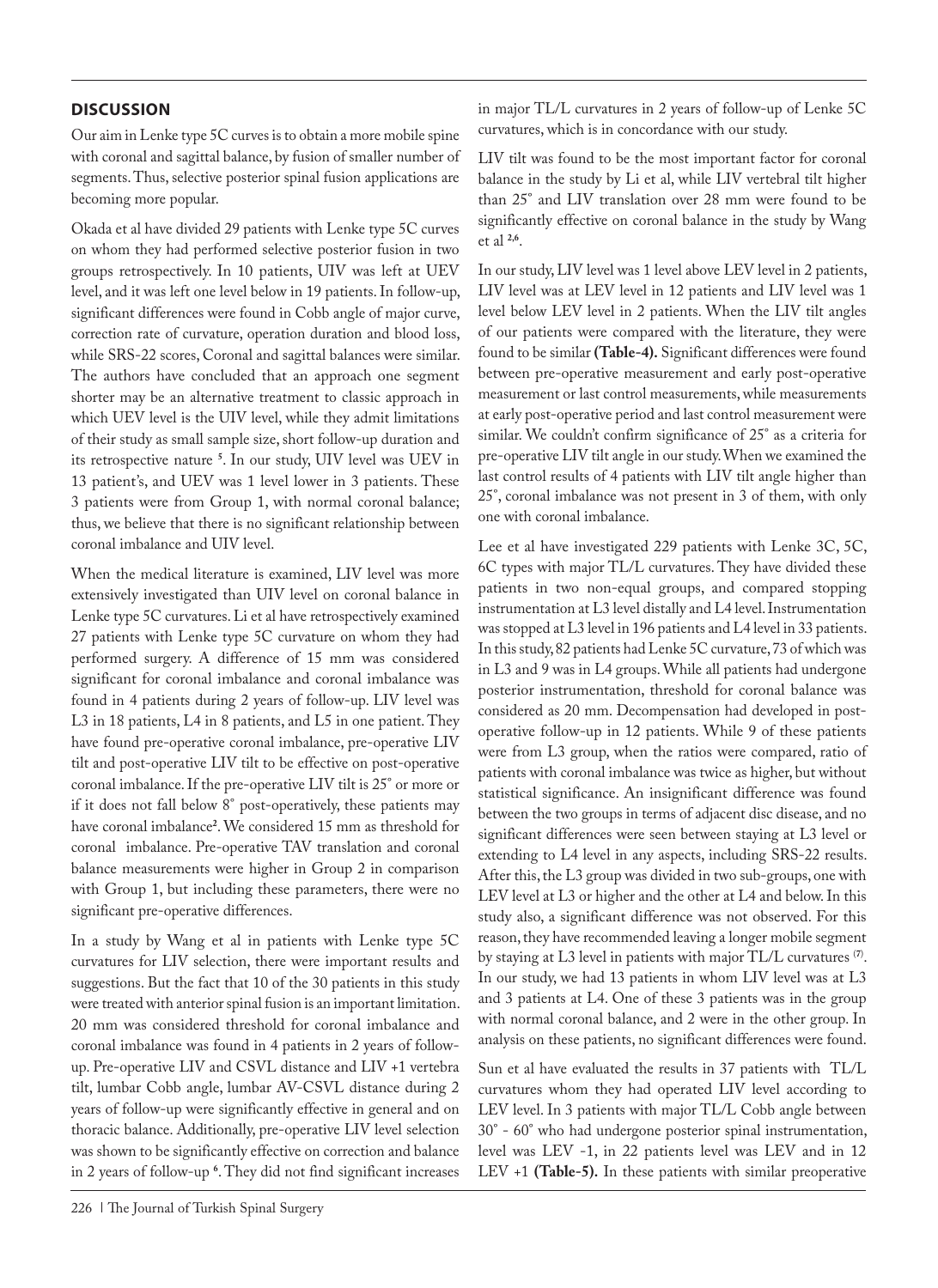demographic characteristics, those in whom LIV level was LEV and LEV+1 were compared. Pre-operative LIV Translation was significantly lower in LEV +1 group; and LIV disc angle was significantly lower in LEV group. Except for these two parameters, all of the other parameters of these two groups were similar. In the post-operative evaluation, one patient from each group showed coronal imbalance (>20 mm) and these patients were not consistent with criteria described by Li et al and Wang et al. For this reason, the authors reported that these criteria should not be included into the guidelines. In post-operative measurements, significant difference was found only in LIV translation, and this was attributed to similar pre-operative differences. They have concluded that fusion one level lower in curvatures with major TL/L Curve Cobb Angle between 30º - 60º does not contribute significantly to curvature restoration, and that this may only be significant in patients with curvatures higher than 60º (**8)**.

Liu et al had operated 40 patients with Lenke type 5C curve and they have later investigated the importance of UIV or LIV levels and other parameters in coronal balance in these patients. In conclusion, these authors recommend that when pre-operative UIV translation is over 25 mm UIV level should be one step upper, and when pre-operative LIV tilt angle is over 25° LIV level should be one step lower. During follow-up period, the most important parameter on coronal balance was also reported to be UIV tilt (**9)**. But we did not observe a significant difference between pre-operative LIV tilt angle and UIV tilt in our study.

Ando et al. have done a retrospective study in order to determine the parameters for prediction of distal adjacent disc disorder when LIV level is taken as L3 in 16 patients with Lenke 5C curvature. In this study, they have applied ASF in 5 patients, and PSF in others with L3 accepted as LIV level. After that, in follow-up of patients L3 vertebra tilt, L4 vertebra tilt and L3/4 Disc Angle more than 10 degrees were considered as DAD+. Seven patients were found to be DAD+. When DAD+ and DAD- patients were compared, a significant difference was found between LEV levels; which was L4 in most of DAD+ patients, and L3 in the other group, and that the difference was significant. There was no significant difference between these patients in terms of SRS-22 clinical results, coronal and sagittal balances. When the L3/4, L4/5 Disc angles of these patients were measured, those that were on pre-operative convex side were considered as negative, and those on pre-operative concave side were considered as positive. They report that patients with pre-operative negative L3/4 Disc angles had a higher risk of Coronal imbalance **(Figure 3**). In their study on coronal balance, they have reported that translation of standing pre-operative LIV and LIV+1 levels, and translation of L3/4 disc angle and LIV +1 levels at traction x-rays were found to be significant. (**10)**. When we evaluate our patients in terms of the direction of disc angles, 6 were found to have pre-operative negative disc angles. On the other hand, the fact that half of these

patients had coronal imbalance and the other half had normal coronal balance, implicates absence of such a relationship.

In summary, pre-operative coronal balance, TAV translation and LEV levels were better in Group I patients, albeit insignificantly. Later, coronal balance and truncal shift at SRS-22 measurements and early post-operative x-rays were significantly better in Group 1 patients, and TAV translation, lumbar coronal balance, L3/4 disc angle and L4/5 disc angles were also better in Group 1 patients, but insignificantly. A significant difference in favor of Group 1 was observed at major TL/L curve and thoracic curve angles at last control. L4/5 disc angle measurements were significantly different at last control between measurements of 2 groups, while no differences were observed between patients with LIV level L3 and L4, in terms of being effective on L4/5 disc.

Limitations of our study include small sample size in comparison to other studies in the literature, and the fact that not all patients had completed their second year at their last control.

In conclusion, use of pre-operative LEV level in determination of LIV level in order to prevent more mobile segments while obtaining coronal and sagittal balance in patients will be beneficial.

#### **Table-4.** LIV Tilt Angle Change

|                          | Preoperative   | Early<br>Postoperative | Last Control  |
|--------------------------|----------------|------------------------|---------------|
| Li et al. <sup>2</sup>   | $18 \pm 5.6$   | $5 \pm 3.2$            | $5 \pm 3.1$   |
| Wang et al. <sup>6</sup> | $25.9 \pm 9.4$ | $8.0 \pm 5.9$          | $8.5 \pm 8.4$ |
| Present Study            | $19.4 \pm 5.8$ | $4.6 \pm 2.2$          | $4.6 + 3$     |
|                          |                |                        |               |

| Study                   | $I$ $IV =$ | $LIV = LEV$ | $I$ $JV =$ | Total    |
|-------------------------|------------|-------------|------------|----------|
|                         | $LEV-1$    |             | $LEV+1$    | Patients |
| Li et al. $2$           | 12         | 10          |            |          |
| Sun et al. <sup>8</sup> |            | 22          |            |          |
| Our study               |            |             |            |          |



**Figure-3.** Schematic presentation of Positive Disc Angle **(A)** and negative Disc angle **(B)** in pre-operative, early post-operative and last follow up control x-rays.